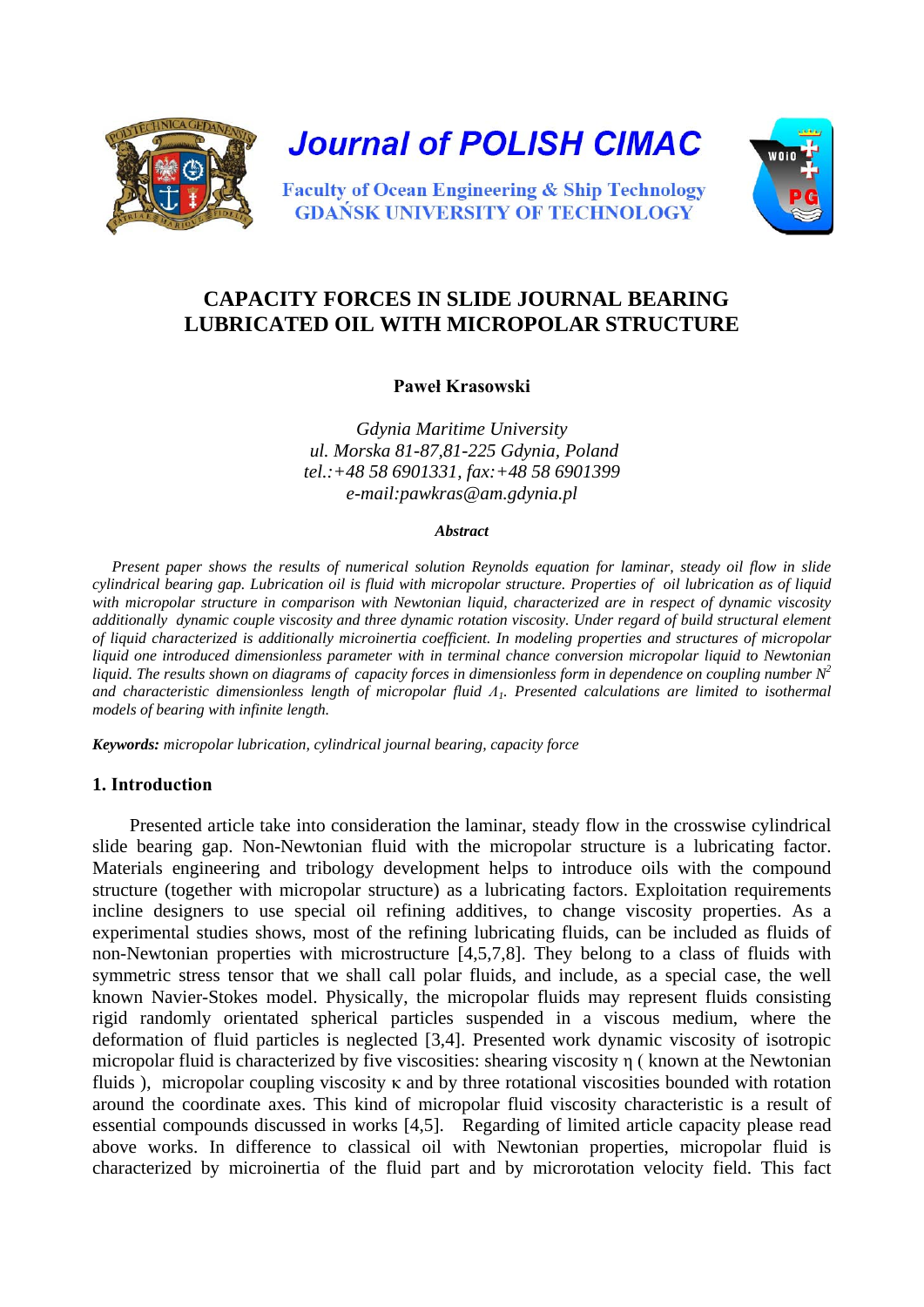determine the additional system of equation development describing micropolar fluid flow which is described by moment of momentum equation. In result of the above, the conjugation between fluid flow field and the microrotation velocity field. In presented flow, the influence of lubricating fluid inertia force and the external elementary body force field were omit [4,5,6].

### **2. Reynolds equation**

 Basic equation set defining isotropic micropolar fluid flow are describe following equations [2,4,5,6]: momentum equation, moment of momentum equation, energy equation, equation of flow continuity. Incompressible fluid flow is taken into consideration with constant density skipping the body force. We assume also, that dynamic viscosity coefficients which characterize micropolar fluid are constant. According to above velocity flow field is independent from temperature field and the momentum equation, moment of momentum equation and equation of flow continuity are part of closed system of motion equations. The constant viscosity of micropolar oil, independent from thermal and pressure condition in the bearing. Quantity of viscosity coefficient depend on shearing dynamic viscosity η, which is decisive viscosity in case of Newtonian fluids. Reference pressure  $p_0$  is also described with this viscosity, in order to compare micropolar oils results with Newtonian oil results. In micropolar oils decisive impact has quantity of dynamic coupling viscosity κ [1,3]. In some works concerning bearing lubrication with micropolar oil, it's possible to find the sum of the viscosities as a micropolar dynamic viscosity efficiency. In presented article coupling viscosity was characterized with coupling number  $N^2$ , which is equal to zero for Newtonian oil:

$$
N = \sqrt{\frac{\kappa}{\eta + \kappa}}
$$
 0 \le N < 1 (1)

Quantity  $N^2$  in case of micropolar fluid, define a dynamic viscosity of coupling share in the oil dynamic viscosity efficiency. From the coupling number  $N^2$  we can determine both dynamic viscosity ratio, which is dimensionless micropolar coupling viscosity:

$$
\kappa_1 = \frac{\kappa}{\eta} = \frac{N^2}{1 - N^2} \qquad \kappa_1 \ge 0 \tag{2}
$$

From the dynamic rotational viscosities at the laminar lubrication, individual viscosities are compared to viscosity γ, which is known as the most important and it ratio to shearing viscosity η is bounded to characteristic flow length  $\Lambda$ , which in case of Newtonian flow assume the zero quantity. Dimensionless quantity of micropolar length  $\Lambda_1$  and micropolar length  $\Lambda$  are defined:

$$
\Lambda = \sqrt{\frac{\gamma}{\eta}} \; ; \qquad A A_I = \varepsilon \tag{3}
$$

Dimensionless micropolar length  $\Lambda_1$  in case of Newtonian oil approach infinity. Momentum equation, moment of momentum equation and equation of flow continuity writing out in cylindrical coordinates φ; r; z are presented in article [2,3] where individual phases leading to Reynolds equation for laminar, stationary lubricating process in dimensionless form are mentioned. Reynolds equation for stationary flow of laminar micropolar fluid in the crosswise, cylindrical, slide bearing gap can be present [1,2,7] in dimensional form:

$$
\frac{\partial}{\partial \varphi} \left( \frac{h^3}{\eta} \Phi(\Lambda, N, h) \frac{\partial p}{\partial \varphi} \right) + \frac{\partial}{\partial z} \left( \frac{h^3}{\eta} \Phi(\Lambda, N, h) \frac{\partial p}{\partial z} \right) = 6 \frac{dh}{d\varphi}
$$
(4)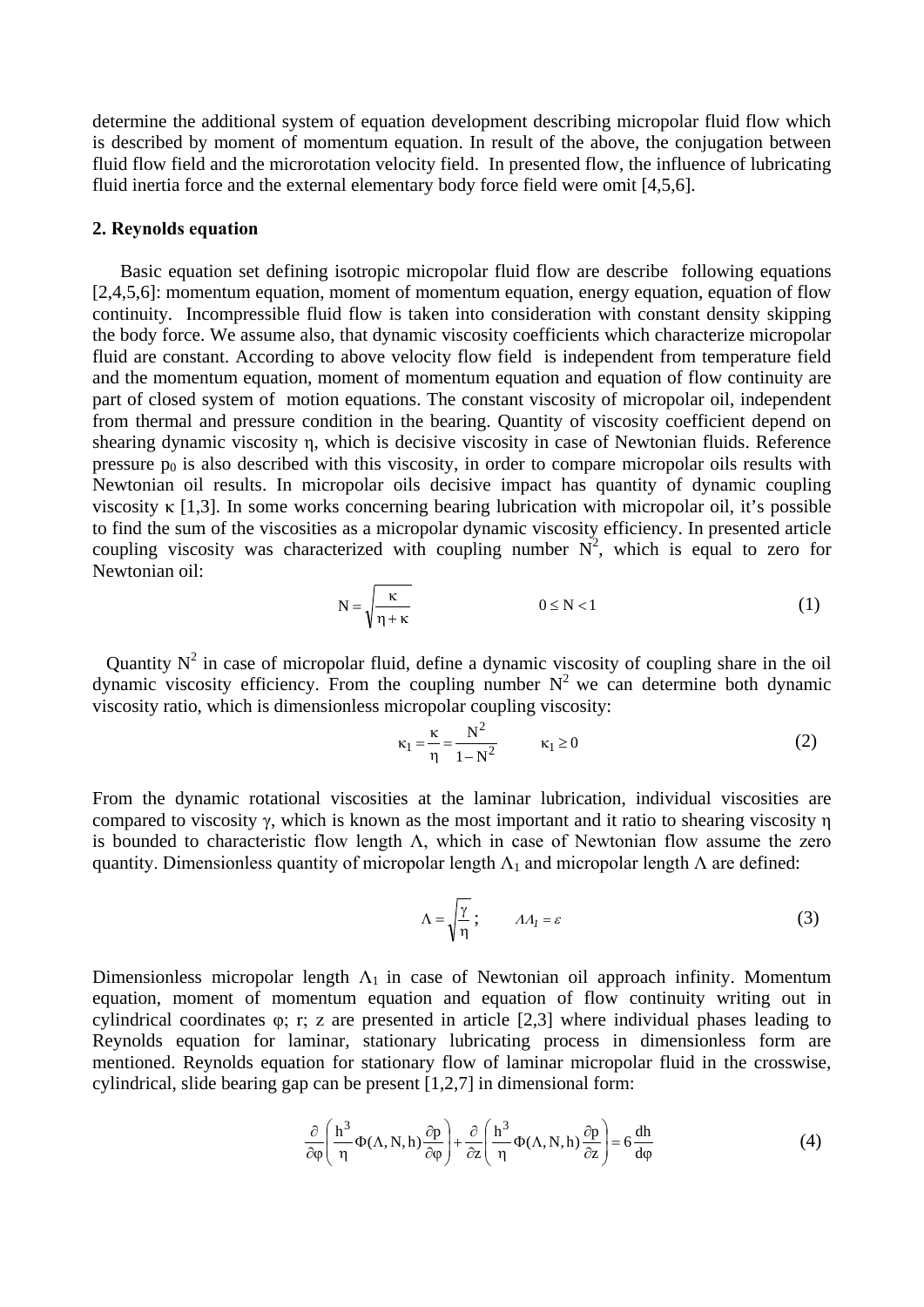### where: p – hydrodynamic pressure, h – gap height of bearing

 $\Phi(\Lambda, N, h)$  function in form (5) when in case of the Newtonian fluid it has a value 1 and the Reynolds equation (4) change into a non-Newtonian fluid equation.

$$
\Phi(\Lambda, N, h) = 1 + 12 \frac{\Lambda^2}{h^2} - 6 \frac{N\Lambda}{h} \coth\left(\frac{Nh}{2\Lambda}\right)
$$
 (5)

Reynolds equation (4) can be presented in dimensionless form [1,7] using the method of changing into this values:

$$
\frac{\partial}{\partial \varphi} \left( \Phi_1(\Lambda_1, N, h_1) \frac{\partial p_1}{\partial \varphi} \right) + \frac{1}{L_1^2} \frac{\partial}{\partial z_1} \left( \Phi_1(\Lambda_1, N, h_1) \frac{\partial p_1}{\partial z_1} \right) = 6 \frac{dh_1}{d\varphi}
$$
\nfor\n
$$
0 \leq \varphi \leq \varphi_k; \quad 0 \leq r_1 \leq h_1; \quad -1 \leq z_1 \leq 1
$$
\n(6)

where: 
$$
\Phi_1 = h_1^3 + 12 \frac{h_1}{\Lambda_1^2} - 6 \frac{Nh_1^2}{\Lambda_1} \coth\left(\frac{h_1 N \Lambda_1}{2}\right)
$$
 (7)

Reference pressure  $p_0$  caused by journal rotation with the angular velocity  $\omega$  was assumed in (8) taking into consideration dynamic viscosity of shearing  $\eta$  and the lubricating gap height  $h_1$  at the wrapping angle  $\varphi$  was taken in relative eccentricity function  $\lambda$ :

$$
p_0 = \frac{\omega \eta}{\psi^2} \; ; \qquad h_1(\varphi, \lambda) = 1 + \lambda \cos \varphi \; ; \qquad \psi = \frac{\varepsilon}{R} \tag{8}
$$

#### where:  $\omega$  – angular journal velocity,

- $\psi$  dimensionless radial clearance (10<sup>-4</sup> ≤ $\psi$  ≤ 10<sup>-3</sup>),
- ε radial clearance,
- $R$  radius of the journal,
- b length of the journal

$$
\psi = \frac{\varepsilon}{R}; \qquad L_1 = \frac{b}{R} \tag{9}
$$

Dimensionless values in equation (6) : hydrodynamic pressure  $p_1$ , radial coordinate  $r_1$ , length coordinate of the journal  $z_1$ , longitudinal gap height  $h_1$ , bearing length  $L_1$  are in form:

$$
p = p_0 p_1
$$
;  $r = R(1 + \psi r_1)$ ;  
 $z = bz_1$ ;  $h = \varepsilon h_1$ ;  $b = L_1 R$  (10)

 $\Phi_1(\Lambda_1, N, h_1)$  function in form (7) when in case of the Newtonian fluid it has a value  $h_1^3$ .

#### **3. Hydrodynamic pressure distribution**

 Below solutions (6) for infinity length bearing is presented. In this solution the Reynolds boundary conditions, applying to zeroing of pressure at the beginning ( $\varphi=0$ ) and at the end ( $\varphi=\varphi_k$ ) of the oil film and zeroing of the pressure derivative on the wrapping angle at the end of the film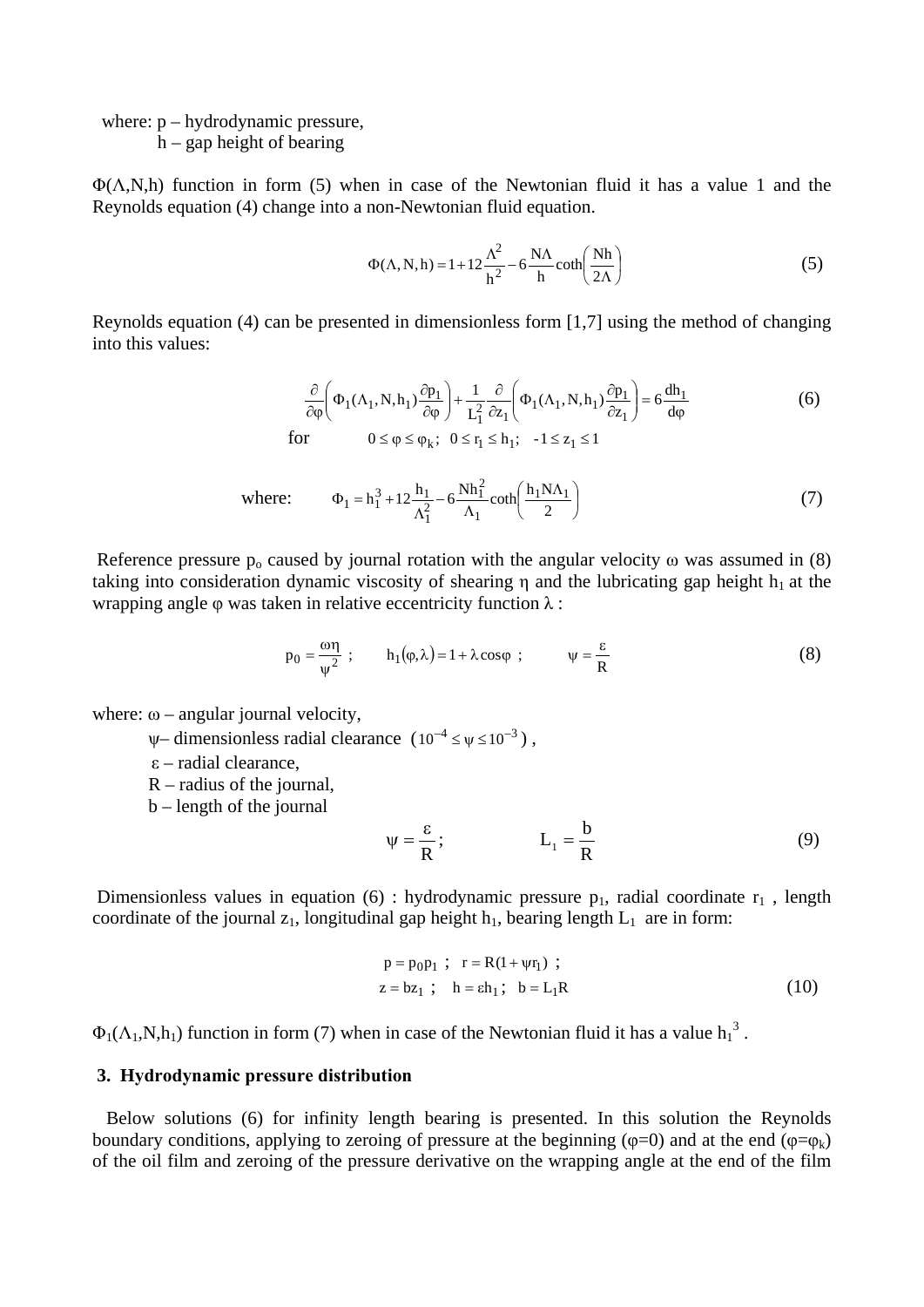where fulfill. The pressure distribution function in case of the micropolar lubrication  $p_1(\varphi)$ , of the Newtonian lubrication  $p_{1N}(\varphi)$  has a form:

$$
p_1(\varphi) = 6 \int_0^{\varphi} \frac{h_1 - h_{1k}}{\Phi_1(\Lambda_1, N, h_1)} d\varphi ; \qquad p_{1N}(\varphi) = 6 \int_0^{\varphi} \frac{h_1 - h_{1k}}{h_1^3} d\varphi \qquad (11)
$$

where:  $h_{1k} = h_1(\varphi_k)$  lubricating gap height at the end of the oil film.

In the boundary case of lubricating Newtonian fluid, pressure distribution function is a pressure  $p_{1N}(\varphi)$ . Example numerical calculation were made for the infinity length bearing with the relative eccentricity  $\lambda$ =0,6.



*Fig.1 The dimensionless pressure distributions*  $p_1$  *in direction*  $\varphi$  *in dependence on coupling number*  $N^2$  by micropolar ( $N^2$ >0) and Newtonian ( $N^2$ =0) lubrication for dimensionless eccentricity ratio  *λ=0,6 and characteristic dimensionless length of micropolar fluid Λ1=20*

Analyzing the influence of coupling number  $N^2$  and the influence of dimensionless micropolar length  $\Lambda_1$  on hydrodynamic pressure distribution in the bearing liner circuital direction. At the Fig.1 pressure distribution for individual coupling numbers at constant micropolar length  $\Lambda_1$  =20. The pressure increase effect is caused by oil dynamic viscosity efficiency increase as a result of coupling viscosity κ. At  $N^2 = 0.5$ , coupling viscosity is equal to shearing viscosity. Pressure graph in the Fig.1 for micropolar oil lubrication  $(N^2>0)$  find themselves above the pressure graph at the



*Fig.2 The dimensionless pressure distributions*  $p_1$  *in direction*  $\varphi$  *in dependence on characteristic dimensionless length of micropolar fluid Λ1: 1) Newtonian oil, 2) Λ1=40, 3) Λ1=30, 4) Λ1=20, 5*)  $Λ<sub>1</sub>=10$ , for dimensionless eccentricity ratio  $λ=0.6$  and coupling number N<sup>2</sup>=0.4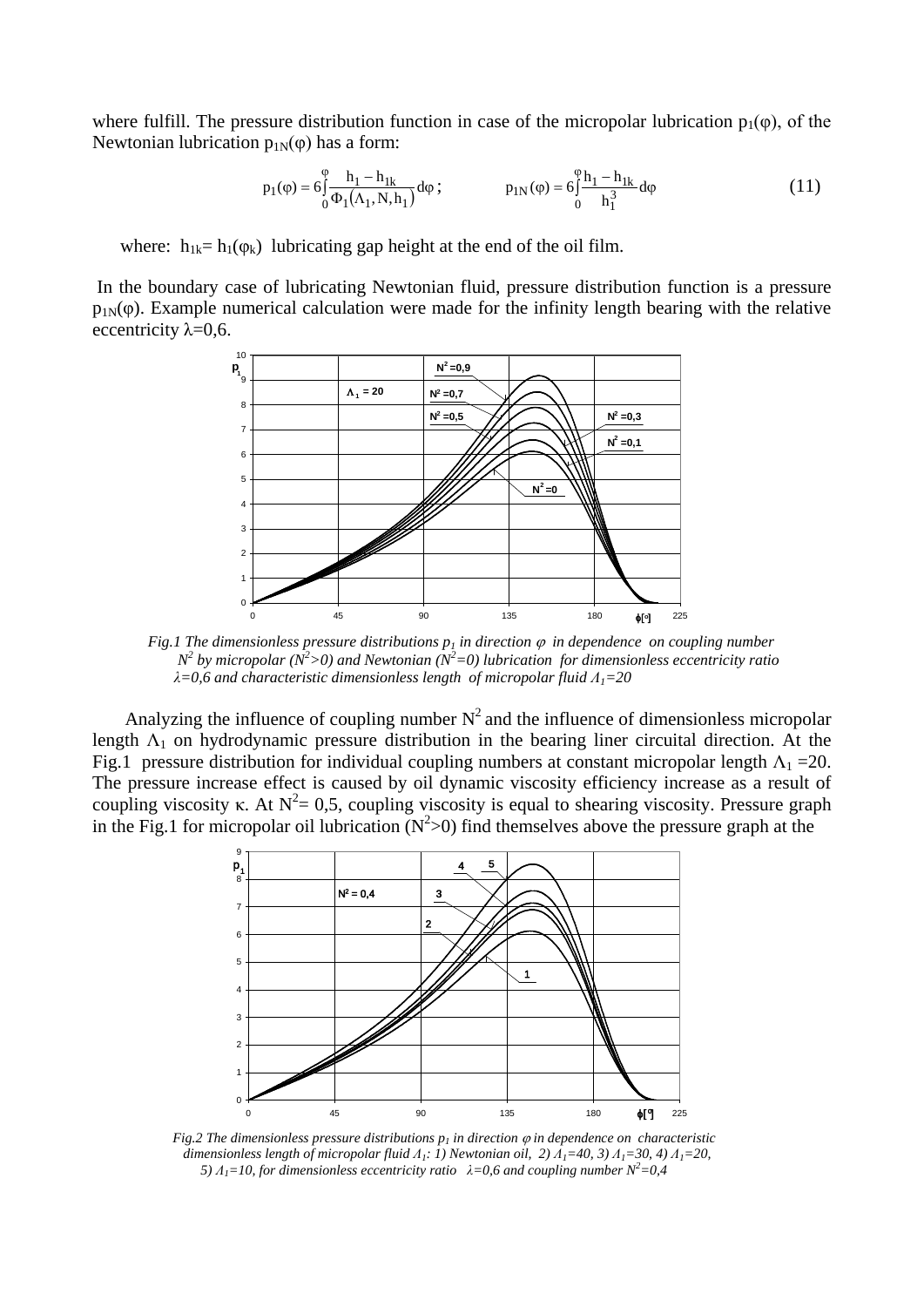Newtonian oil lubrication ( $N^2=0$ ). Pressure distribution is higher for higher coupling number. It is caused by oil viscosity dynamic efficiency. In the Fig.2 the course of dimensionless pressure  $p_1$  for few micropolar length quantity  $\Lambda_1$  is shown. Decrease of this parameter determine the increase of micropolar oil rotational dynamic viscosity. Pressure distribution are presented at the constant coupling number  $N^2=0,4$ . Rotational viscosity increase determine the pressure distribution increase and is caused, because both the oil flow and microratation velocities are coupled. Quantities of coupling number  $N^2$  and dimensionless micropolar length where taken from works [1,2,3].

### **4. Capacity forces**

Capacity force W for cylindrical slide journal bearing has following components  $W_x$  and  $W_y$  to be determined [2,5] in the local co-ordinate systems in Fig. 3.



*Fig. 3 Capacity force W and components*  $W_x$  *and*  $W_y$  *in the local co-ordinate system* 

Thus dimensionless components  $W_{1x}$  and  $W_{1y}$  of capacity forces  $W_1$  are as follows [2]:

$$
W_{1x} = \frac{W_x}{W_0} = -\int_0^{\varphi_k} p_1 \cos \varphi d\varphi, \qquad W_{1y} = \frac{W_y}{W_0} = -\int_0^{\varphi_k} p_1 \sin \varphi d\varphi,
$$
  

$$
W_1 \equiv S_0 = \sqrt{W_{1x}^2 + W_{1y}^2} = \frac{W}{W_0}
$$
 (12)

where: W<sub>0</sub> - characteristic value of capacity force  $W_0 = 2Rbp_0$ ,  $S_0$  – Sommerfeld Number for slide journal bearing.

Capacity force is situated in the co-ordinate  $\varphi$  angle  $\varphi_{W1}$ :

$$
\varphi_{\mathbf{w}} = \pi - \beta = \pi - \arctg \left| \frac{\mathbf{w}_{1\mathbf{y}}}{\mathbf{w}_{1\mathbf{x}}} \right| \tag{13}
$$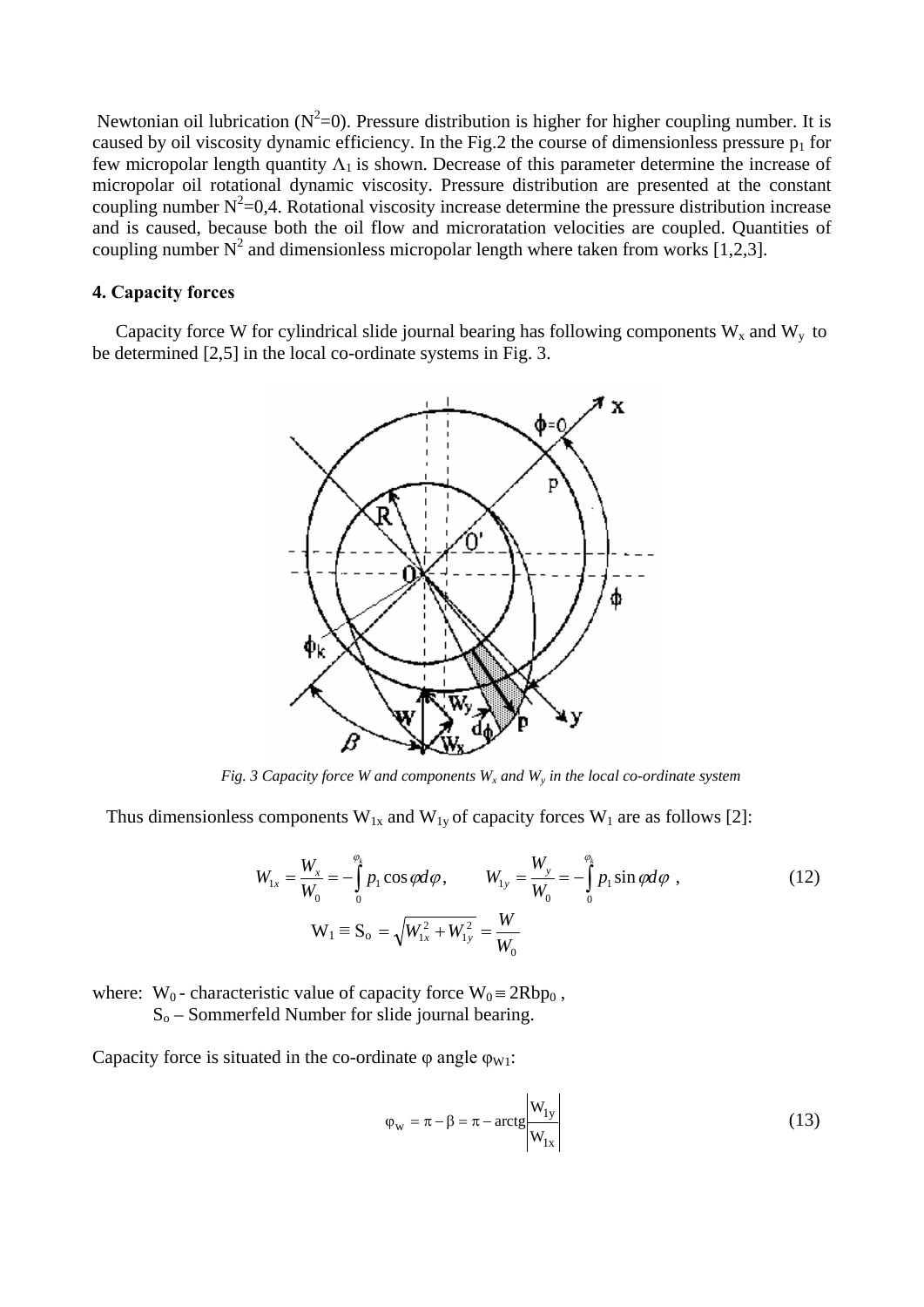Quantities capacity forces  $W_1$  are presented in the Fig.4 in the coupling Number  $N^2$  function for chosen micropolar length  $\Lambda_1$ . All lines are coming out from the maximal pressure point in case of Newtonian fluid flow. We observe maximal capacity force increase when the coupling number  $N^2$ increases ( coupling viscosity increases κ) and the micropolar length decreases  $Λ_1$  ( rotational viscosity increases  $\gamma$ ). Full range of coupling number change, that covers the range [0;1), apply to coupling viscosity κ change from small to very high quantities. In most of the works, the



*Fig.4 The dimensionless capacity force*  $W_l$  *in dependence on coupling number*  $N^2$  *for characteristic dimensionless length of micropolar fluid Λ1:1) Λ1=10, 2) Λ1=20, 3) Λ1=30, 4) Λ1=40*

hydrodynamic parameters of the bearing graphs are given in the function, which is Capacity forces courses presented in the Fig.4, can be more suitable for small quantities for parameter  $\kappa_1$ . In the



*Fig.5 The dimensionless capacity force*  $W_1$  *in dependence on dimensionless coupling viscosity*  $\kappa_1$  *for characteristic dimensionless length of micropolar fluid Λ1:1) Λ1=10, 2) Λ1=20, 3) Λ1=30, 4) Λ1=40*

Fig.5 presented capacity forces W<sub>1</sub> courses in the dimensionless micropolar length function  $\Lambda_1$  for a few coupling number N quantities. Broken line show the capacity force in case of Newtonian oil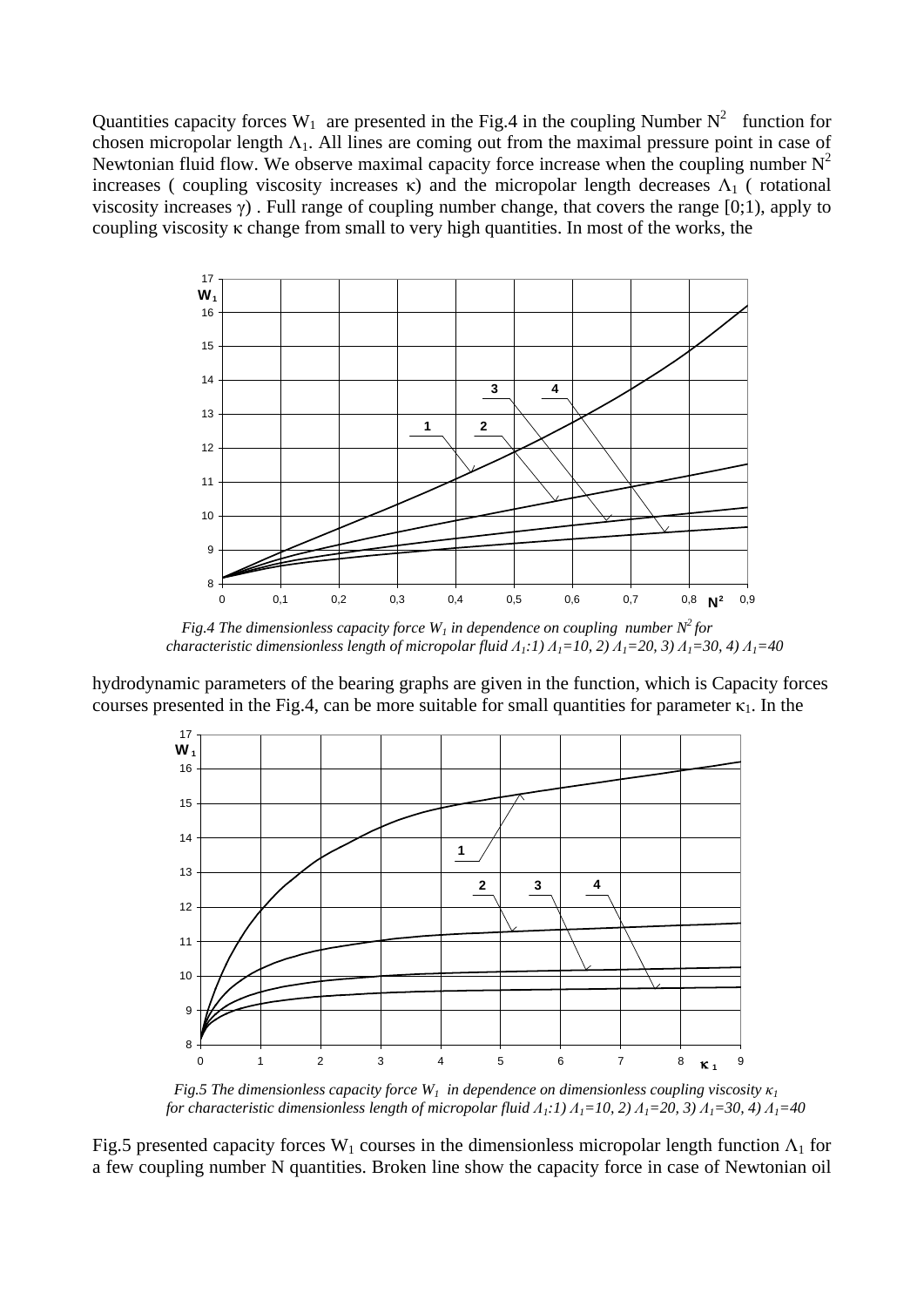lubrication. All lines approach asymptoticly to the broken line when the micropolar length increases (rotational viscosity decreases γ). Together with coupling number increase, maximal



*Fig.6* The dimensionless capacity force  $W<sub>1</sub>$  in dependence on characteristic dimensionless length  *of micropolar fluid Λ<sup>1</sup> for coupling number N<sup>2</sup> (---- Newtonian oil)*

pressure increases (coupling viscosity increases). Angular coordinate  $\varphi_{W1}$  of capacity force position W<sub>1</sub> in thesquare function of coupling number  $\overrightarrow{N}^2$  for chosen micropolar length  $\Lambda_1$  were show in the Fig.6. All lines come out from the capacity force position point in case of Newtonian



*Fig.7 Angle*  $\varphi_w$  *situated capacity force*  $W_l$  *in dependence on coupling number*  $N^2$  *for characteristic dimensionless length of micropolar fluid Λ1: 1) Λ1=10, 2) Λ1=20, 3) Λ1=30, 4) Λ1=40*

fluid flow. Increase of capacity force position angle  $\varphi_W$  is observed while the coupling number increases N<sup>2</sup> (coupling viscosity increases κ) and the micropolar length decreases  $\tilde{\Lambda}_1$  ( rotational viscosity increases γ). Graphs in the Fig.6 are described with nonlinear scale of dimensionless coupling viscosity  $\kappa_1$  change.